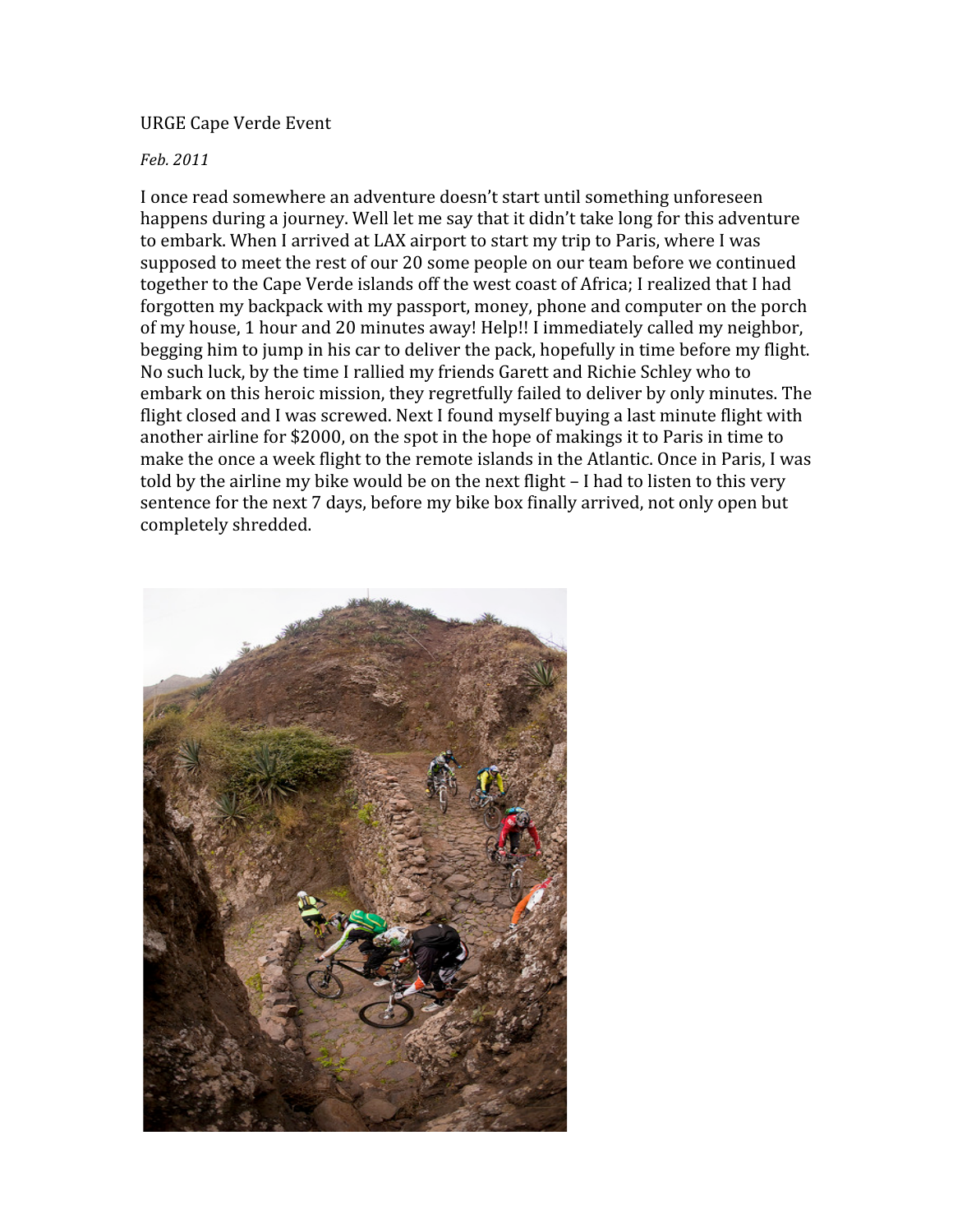

Fabien
Barel's
invitational
URGE
event
has
been
going
on
for
3
years,
after
Mt. Kenya and Annapourna the group of hand-selected gravity riders would invade some
of
the
Cape
Verde
islands
with
it's
steep
mountains
and
volcanoes.
The
event is
mix
between
adventure,
race
and
supporting
local
causes
and
charities.

The
plan
was
to
have
4
timed
stages
on
unseen
trails;
but
the
real
goal
was
to
have an
adventure
and
to
give
back,
while
racing
was
supposed
to
be
secondary.

Amongst the invitees were no other than 10 time DH World Champion Nico Vouilloz, Mega
Avalanche
specialists
Jerome Clementz
and
Rene
Wildhaber,
the
current woman's
DH
World
Champ
Tracey
Moseley,
former
DH
World
Champ
Sabrina Jonnier, Mr. Allround beast Mark Weir, French jounalist and Masters World Champ Sam
Peridy,
sweet
and
fast
Anka
Martin,

Rowan
Sorrell
trail
guru
and
all
mountain specialist from the UK, Marco Nicoletti 24h specialist on a 29er, one leg balance wonder
Greg
Doucende,

Doro
Lindtke
and
Sam
Normand
2
amateur
riders
who
had to
qualify
out
of
400
entries.
Last
but
not
least
our
host
and
former
DH
World Champ
Fabien
Barel
and
myself,
who
hadn't
raced
in
over
a
decade
and
who's
goal
it was to survive and to not get beaten too badly.

In
addition
we
were
joined
by
photographer
Sven
Martin,
Fred
and
Manou
who were organizing the journey and events, as well as a bunch of cameramen that recorded
and
captured
everything
we
did.

We had a great group of people together and although traveling in such a bunch is no
easy
task;
we
had
good
times,
incredible
rides
and
one
heck
of
an
adventure;
if
I only
had
my
bike.
Luckily
for
me,
the
first
few
days
involved
more
traveling
and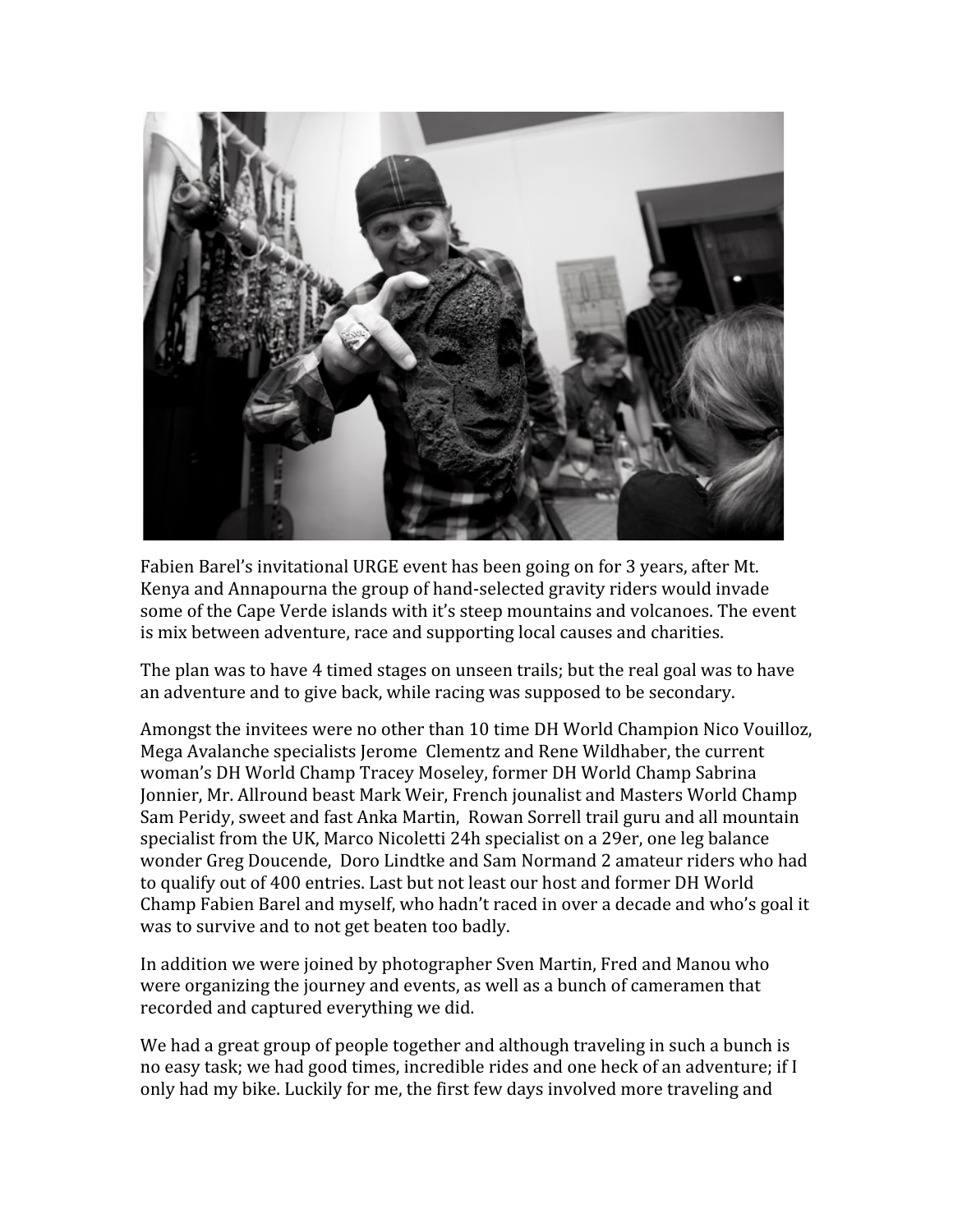visiting
some
local
charities,
schools
and
our
Godmother
of
the
event,
Cesaria
Evora who is a world renown singer and diva.

Our
first
riding
destination
was
the
island
of
Fogo
with
its
3000m/10000ft.
active volcano. It's an understatement to say that everybody was more than pale after a horrible 4 hours ferry ride in the violent waters, I thought the journey would never end
–
traveling
to
our
village
in
the
Caldeira
–
a
poor
village
inside
the
20
mile
crater at 1700m, from where the cone of the still active volcano rose. It looked a bit like on the
moon,
it
was
a
fantastic
location.
While
everybody
was
busy
shooting
photos and
film,
I
took
Fred's
bike
for
a
spin,
riding
to
the
edge
of
the
crater
from
where
the trail fell straight down into the clouds and towards the raging blue ocean, where we would have to race to the next day. The locals where growing all kinds of agricultural
products,
they
even
make
their
own
wine,
from
grapes
that
grow
on
the sandy
slopes
of
the
volcano.



Stage
1:
The
very
next
morning
we
had
an
early
start,
with
the
mission
to
climb
the volcano with our bikes, as far as it made sense, then embark on foot to the top for a group
shot
before
we
would
hike
back
to
our
bikes
and
start
racing
into
the unknown. The hike to the top was brutal and took us all morning. The eve before we had decided the starting order by pulling numbers, poor Anka had to go first. It was quite
steep
and
intimidating,
the
sandy
ground
was
soft
and
ankle
deep
–
and nobody was quite sure how to tackle it or how fast we could go. It turned out to be a 90kmh/ 60 mph run for the fast guys, and not that much slower for the rest of us during the first 30 seconds of a race that would take me 47 min. The thing that made me a bit uneasy, was not just the fact that I was on a borrowed bike, or that there are no
helicopters
that
could
potential
rescue
one,
neither
was
it
the
reality
that
medical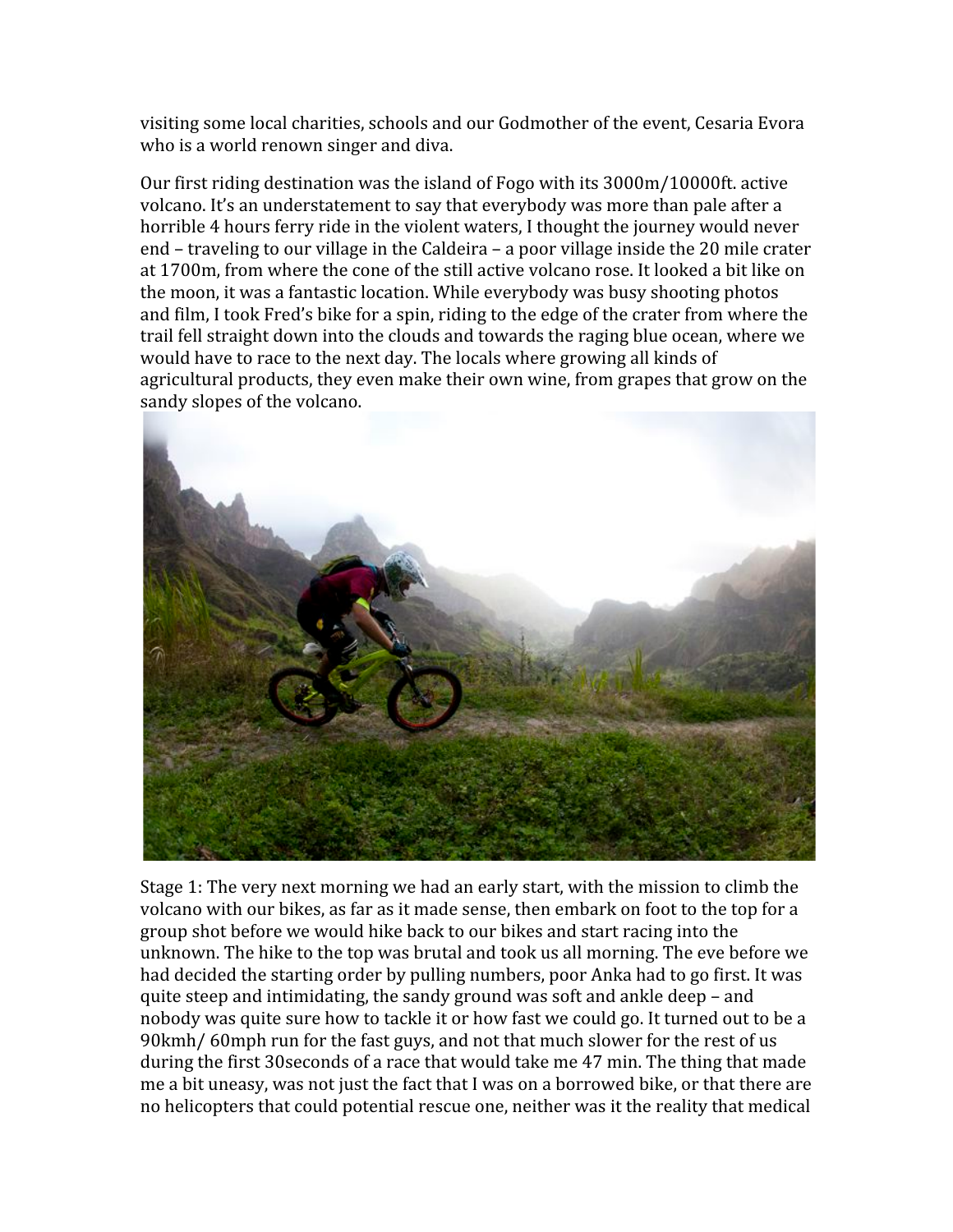help was hours if not days away; no it was the big sharp rocks on the bottom of the first shoot. I'm used to riding technical and steep trails all over the world, the difference here was, that I had to do it fast, which is a entirely different ball game.

Everybody
had
brought
more
or
less
6inch
All
Mountain
bikes,
once
Anka
had carefully
worked
her
way
down
the
course,
3
minutes
later
it
was
Mark
Weir
who set the pace, by straight-lining full speed down the mountain. Before I got to take off as
8th
rider,
I
had
the
pleasure
to
watch
Nico
sprint
down
the
slopes
fearless
in
a tucked down position. I was thinking, so much for riding at 70%, as we were advised to
do.

I had no other choice than to send her straight as well, it was like riding powder snow and actually felt quite stable, until the rock field below came rapidly closer at me
and
to
my
astonishment
braking
in
the
deep
sand
had
absolutely
no
effect. Instinctively I put my butt way behind my seat and was holding on for dear life, until I heard and felt my tire cut through my riding shorts and chammies like a butterknife. I couldn't help it but repeat this unintentional brake maneuver a second time before navigating through the rocks. At this point is was really important to read the terrain well, since there wasn't an established trail and there was really only one perfect
line
to
make
it
through
the
rocks
and
little
ravines
before
hitting
the
village inside the old crater. Wow, what a rush - that was really fun I told myself once I caught
my
breath
and
had
found
the
main
dirt
road.
Next
came

a
6km
flat
section ahead,
which
I
wasn't
looking
forward
to,
since
all
the
super
fit
honchos
and
gals were likely to dust me in that section. Relieved that I wasn't caught by the rider behind me, I arrived at the edge of the crater from where we had a 2km downhill on a beat up dirt road. Right before the start we had received word that the lower part of
the
trail
was
not
only
wet
and
in
bad
shape,
but
it
was
steeper
and
more
technical than
expected.
The
next
20
minutes,
must
have
been
the
hardest
downhill
ride
I've done
–
the
trail
was
indeed
technical
with
many
irregular
and
inverted
steps,
my hands were so tired and my shorts kept sliding off. Four over the bars endos, gave me
at
least
a
chance
to
catch
my
breath
for
a
second
or
two
after
each
crash.
Little did I know at the time that I wasn't the only guy who found it difficult, to say the least. But on the flipside, neither did I know that the fast guys would make over 13 minutes
on
my
time
and
fly
down
the
trail
like
Bubba
rides
the
woops.
The
trail went on forever when I finally spotted the red tape on the ground, which indicated the
finish‐line.
Wow,
that
was
quite
something
–
I
was
bloody,
exhausted
and pumped
–
'what
a
ride!'

My
result
was
in
the
middle
of
the
pack
and
the
local
meal afterwards
was
the
best
food
period.

To get to the next island we had to travel all day via ferry and two flights. The islands
are
not
only
very
big,
some
of
them
are
more
than
100km
long,
they
are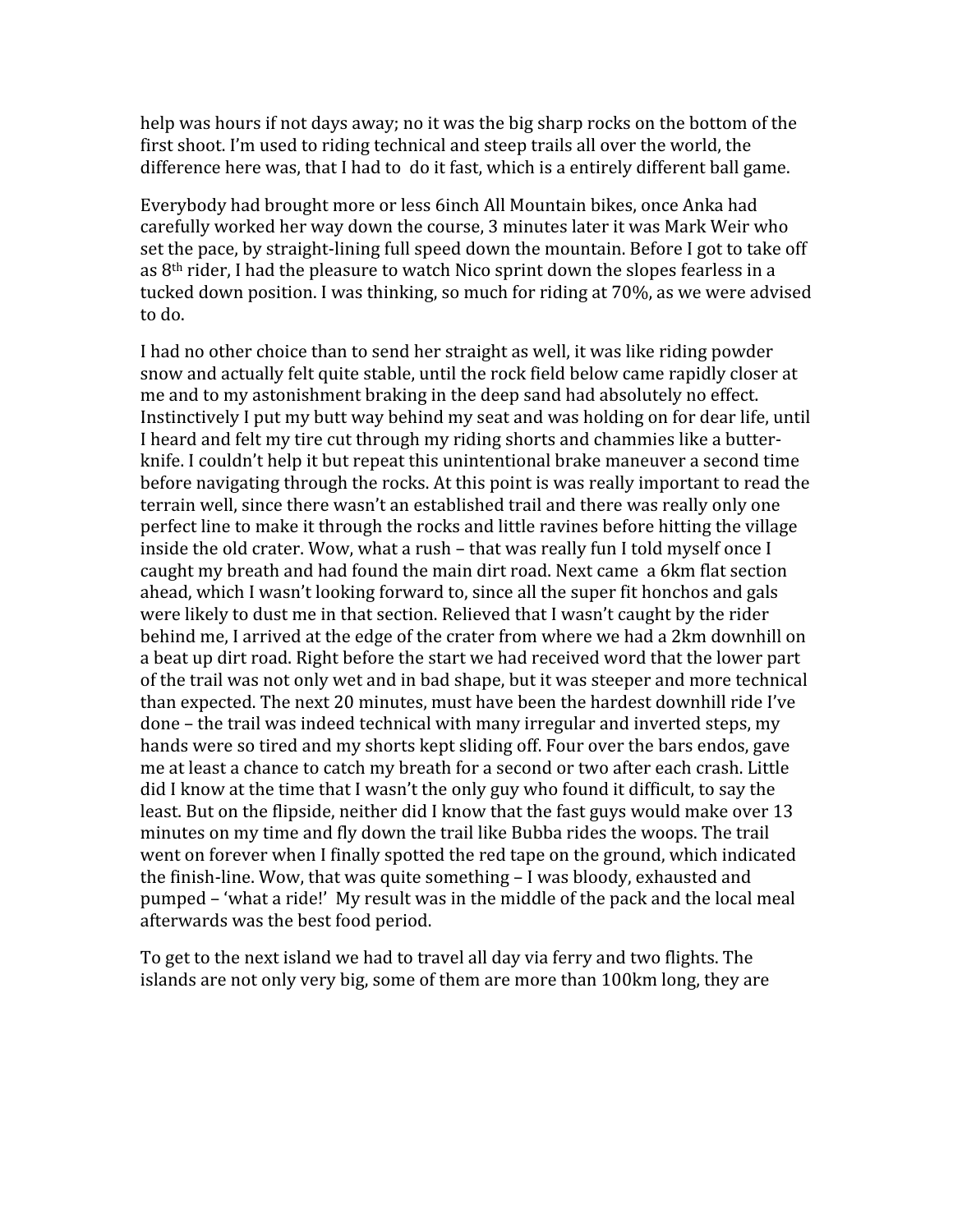spread
over
an
area
of
500
Miles.



To
my
surprise
my
bike
showed
up,
I
had
almost
given
up
hope
to
ever
see
my
lost GT Force again. We all shuttled into the clouds and fog high up in the mountains of San
Antao,
to
get
ready
for
Stage
2.

This time we started in reverse order, and we had another full blown experience waiting for us. Amidst a wet cloud with hardly any visibility, we could barely make out
two
switch‐backs
down
a
sheer
vertical
mountainside
on
wet
cobblestones
with random holes and other hazards. Just as I was ready to start Nico had run up the hill from inspecting part of the course, he was just about to say something when the starter
shouted
go
–
for
moment
I
wasn't
sure
if
I
should
have
listened
to
what
the champion
had
to
advise
–
I
figured
I
would
find
out
for
myself
soon.
Any
mistake would have been deadly, I'm not kidding. It was scary and nerve-racking but fun at the
same
time.
Most
of
us
wanted
to
have
a
safe
ride
down
into
the
unknown. Halfway down, after about 15 – 20 hairpin turns later, we broke through the cloud layer and a beautiful lush valley with terraced fields revealed itself. The cobblestone trail was now dry and less steep and I just started to find my rhythm when I was welcomed by my cheering peers who where awaiting me at the finish. This stage was
a
lot
shorter,
it
took
me
about
7
minutes,
but
it
left
a
long
impression.
No wonder, Doro was shaken to the bones - it literally felt like we cheated death, we were more than happy to still be alive. Fabien promised us less dangerous stages to come,
while
I
was
glad
it
didn't
involve
more
pedaling
than
it
did.
We
spent
the
rest of
the
afternoon
taking
film
and
photos.
While
Nico,
Fabien
and
Rene
decided
the stage amongst them – the highlight was really to ride with everybody to the bottom and watch them ride. What a high level of skills, I was honored to rub elbows with those guys and girls and it was quite inspiring to see all the different lines and riding styles.

Stage
3
and
4
were
both
on
the
same
day,
we
shuttled
deep
into
the
mountains
and pedaled
for
another
10km
to
where
we
were
told
the
start
would
be.
Word
had
it that
we
had
a
20
minute
stage
with
more
dangerous
turns
and
a
few
uphill's
along the way. I was the last guy down the hill. It was a beautiful place, although once on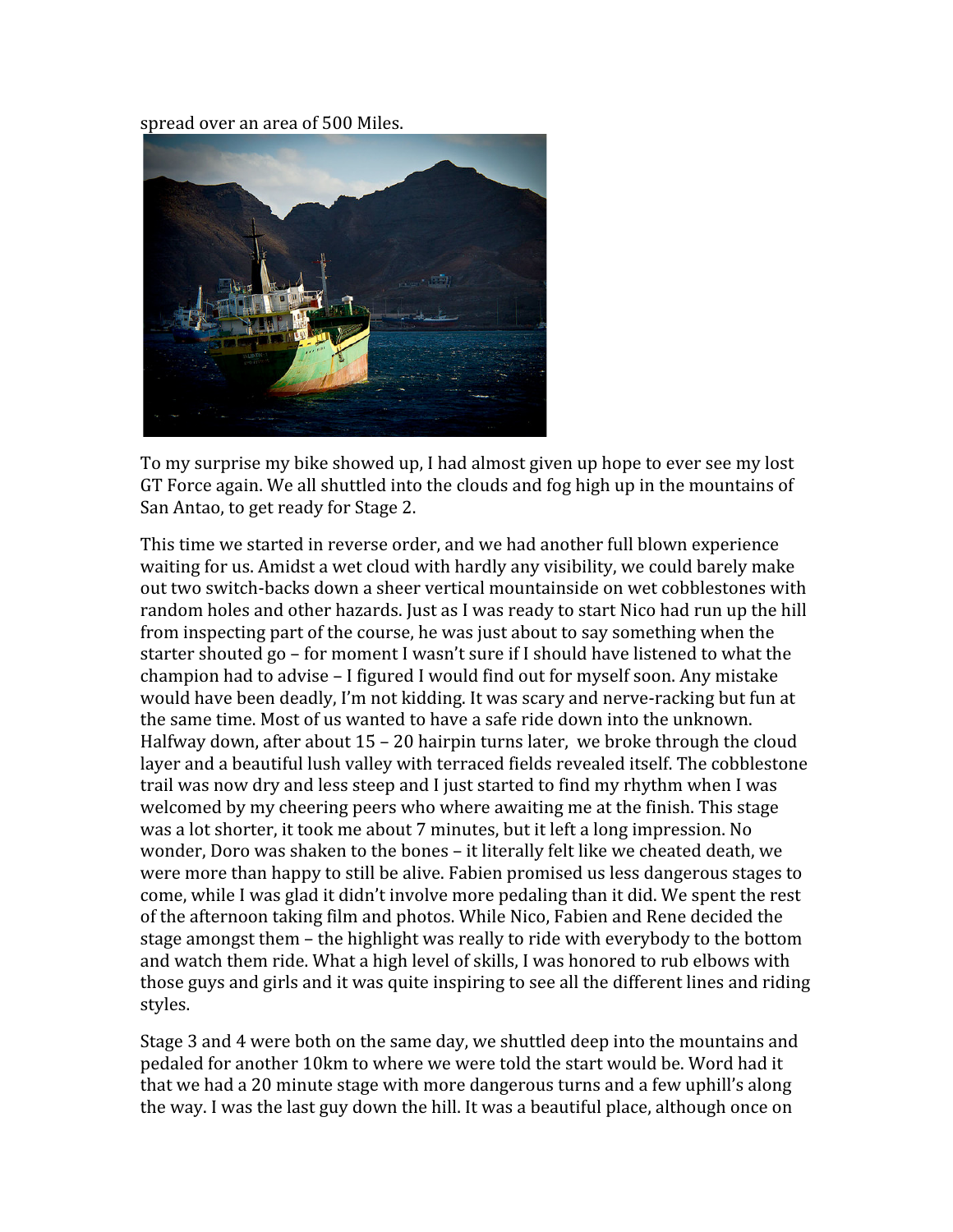the bike – I had little opportunity to enjoy the views. It reminded me of a mix between Kauai, Machu Picchu and the Canary Islands. It's a need experience to race down these unknown trails, never knowing what's behind the next turn or how much
longer
the
course
would
be.

Lunch, shuttle and one more race to go – this time it was my turn to lead, with Nico breathing
down
my
neck,
I
was
just
hoping
that
I
wouldn't
be
passed.
Nice
to
be
the first one down and glad to watch all other riders make it in one piece across the finish line. Nice intro into endurance downhill racing – it was awesome to see all the riders do their thing, set up their bikes and going through the emotions of racing in such
an
environment.

We had a nice farewell dinner and everybody received a beautiful mask carved from the
local
volcanic
rock.

The journey home was a long one, but worth every bit of it.

Hans

Here is a link to some videos: http://www.urgecaboverde.com/Videos-m21.html

Link to the URGE Cape Verde site: http://www.urgecaboverde.com

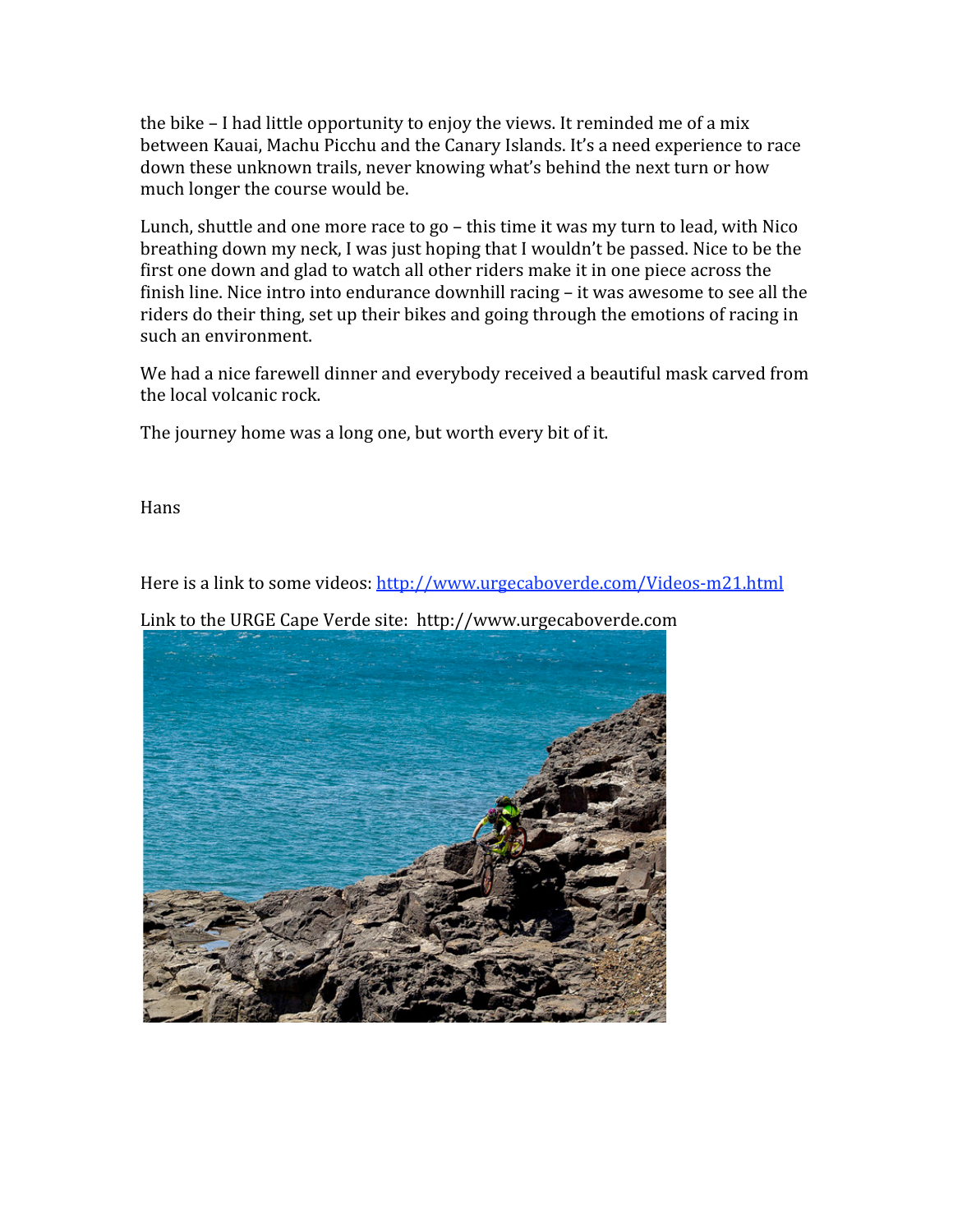